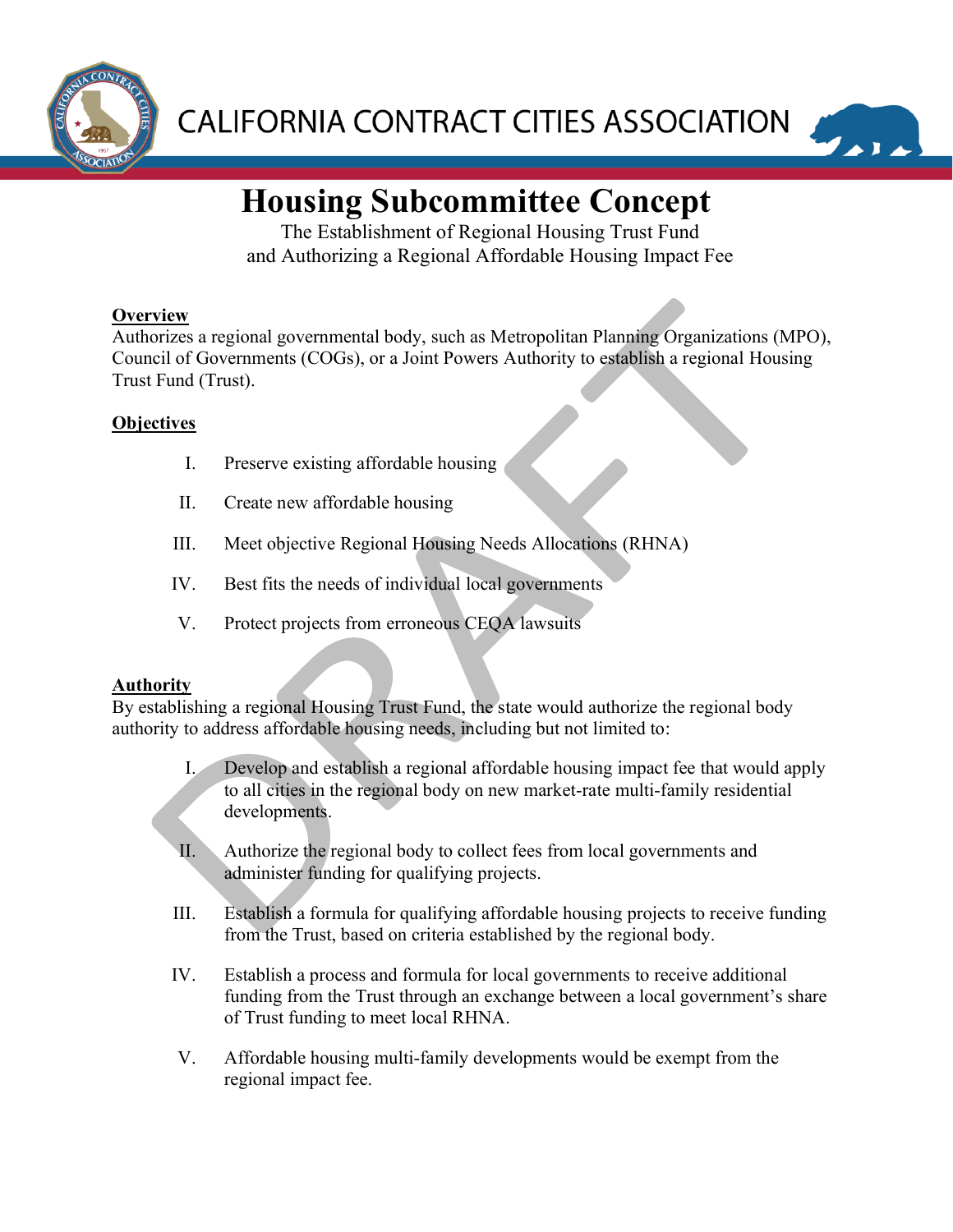



- VI. Existing regional Housing Trust Funds would be required to comply with the new legislation.
- VII. Projects that provide a minimum percentage of affordable housing units, as established by the regional body, would be exempt from CEQA requirements.

## **Requirements for Funding an Affordable Housing Development**

Regional bodies, in partnership with local governments, may establish additional guidelines for qualifying projects that are in addition to guidelines set forth below:

- I. Projects must meet local development requirements, including but not limited to local objective design standards, heights, and F.A.R ratio.
- II. Projects must meet local zoning requirements established in a city's housing element and/or specific neighborhood plans.
- III. If a local government lacks capacity for dense housing, the local government may develop an overlay zone that would designate areas zoned for density.
- IV. Mixed-use developments would be prioritized for funding.
- V. Must meet a minimum percentage of a local government's share of RHNA.
- VI. For sale, for rent, and/or inclusionary housing projects would qualify for funding.

## **Funding Formula Requirements and Processes**

- I. Use of funding would be based on a formula, established by the regional body, that would be based on the following criteria:
	- i. Project's impact to local and regional (RHNA) count, specifically towards low- to very low-income housing.
	- ii. A local government's contribution (share) of the Housing Trust Fund
- II. A formula for funding by an applicant would be based on, but not limited to:
	- i. A base percentage of the applicant's city's share of the Trust Fund dollars (i.e. 20% of city's Trust Fund dollars).
	- ii. A base percentage, less than an applicant's city's share, of Trust Fund dollars from other member cities (i.e. 5%).